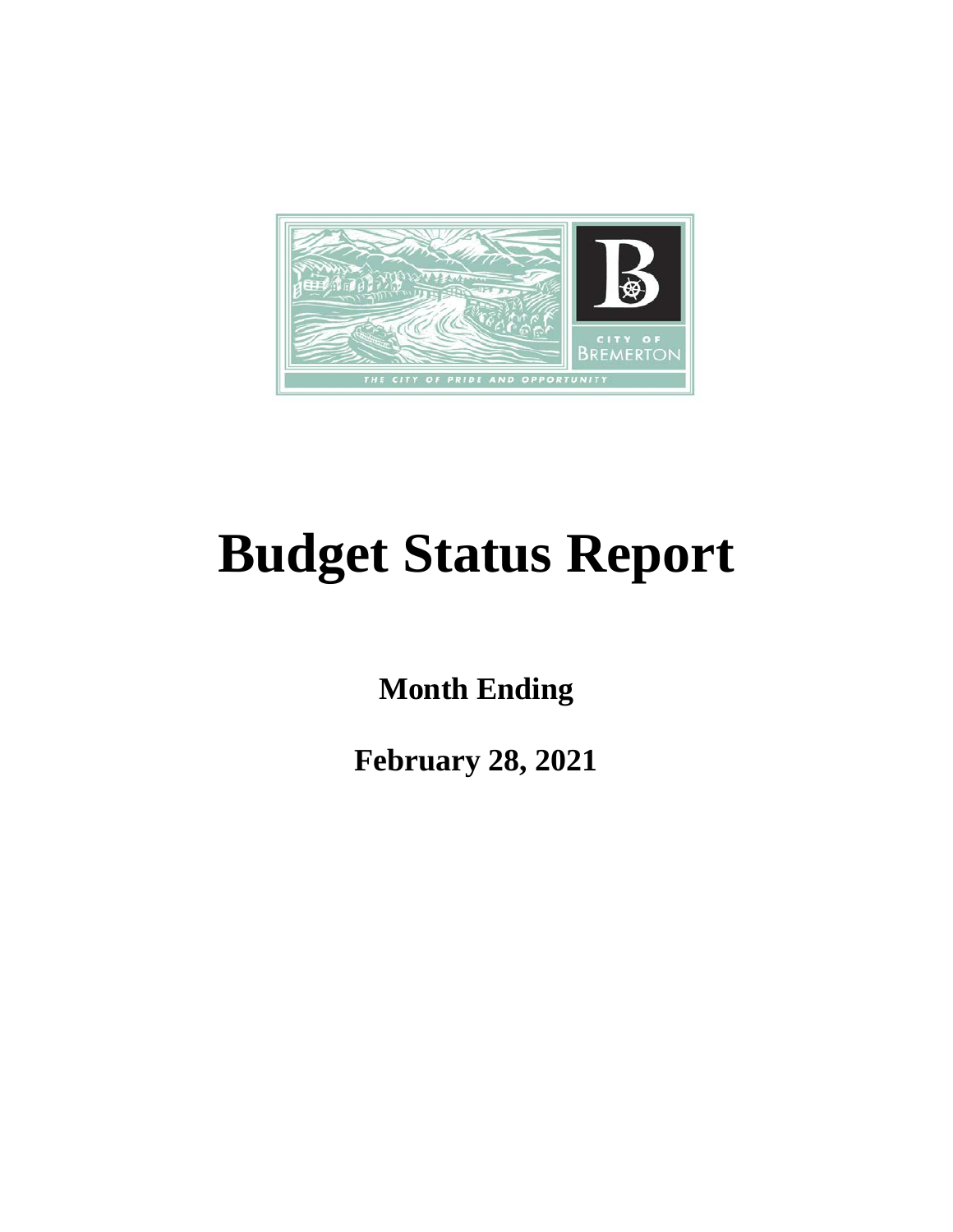

## **Monthly Revenue and Expenditure Summary**

#### **General Fund**

|     |                                 |                                       | <b>Year to Date</b>                 |                                           | <b>Monthly</b>                                                           |                                                   |                                  |                                                       |                                      |                                                                              |  |
|-----|---------------------------------|---------------------------------------|-------------------------------------|-------------------------------------------|--------------------------------------------------------------------------|---------------------------------------------------|----------------------------------|-------------------------------------------------------|--------------------------------------|------------------------------------------------------------------------------|--|
|     | <b>Revenue</b><br><b>Budget</b> | <b>Revenue</b><br><b>Year to Date</b> | <b>Expenditure</b><br><b>Budget</b> | <b>Expenditure</b><br><b>Year to Date</b> | <b>YTD</b><br><b>Variance</b><br><b>Revenue vs</b><br><b>Expenditure</b> | <b>Monthly</b><br><b>Revenue</b><br><b>Budget</b> | <b>Monthly</b><br><b>Revenue</b> | <b>Monthly</b><br><b>Expenditure</b><br><b>Budget</b> | <b>Monthly</b><br><b>Expenditure</b> | <b>Monthly</b><br><b>Variance</b><br><b>Revenue vs</b><br><b>Expenditure</b> |  |
| Jan | \$3,404,947                     | 3,322,172<br>\$                       | \$4,405,660                         | 4,454,077<br>\$                           | \$(1, 131, 905)                                                          | \$3,404,947                                       | \$3,322,172                      | \$4,405,660                                           | \$4,454,077                          | \$(1,131,905)                                                                |  |
| Feb | 6,352,567                       | 3,368,536<br>\$                       | 8,292,254 \$                        | 3,379,511                                 | (10, 975)                                                                | 2,947,620                                         | \$ 3,368,536                     | 3,886,594                                             | \$3,379,511                          | (10, 975)                                                                    |  |
| Mar | 9,275,757                       |                                       | 12,467,224                          |                                           |                                                                          | 2,923,190 \$                                      |                                  | 4,174,970 \$                                          |                                      |                                                                              |  |
| Apr | 12,495,549                      |                                       | 16,418,907                          |                                           |                                                                          | 3,219,792 \$                                      |                                  | 3,951,683 \$                                          |                                      |                                                                              |  |
| May | 19,378,479                      |                                       | 20,440,057                          |                                           |                                                                          | 6,882,929 \$                                      |                                  | 4,021,150 \$                                          |                                      |                                                                              |  |
| Jun | 22,646,493                      |                                       | 24,556,149                          |                                           |                                                                          | 3,268,015 \$                                      |                                  | 4,116,092 \$                                          |                                      |                                                                              |  |
| Jul | 25,845,284                      |                                       | 28,879,387                          |                                           |                                                                          | 3,198,791 \$                                      |                                  | 4,323,237 \$                                          |                                      |                                                                              |  |
| Aug | 28,558,331                      |                                       | 32,891,615                          |                                           |                                                                          | 2,713,047 \$                                      |                                  | 4,012,228 \$                                          |                                      |                                                                              |  |
| Sep | 31,328,346                      |                                       | 37,107,304                          |                                           |                                                                          | 2,770,015 \$                                      |                                  | 4,215,690 \$                                          |                                      |                                                                              |  |
| Oct | 34,749,824                      |                                       | 41,341,681                          |                                           |                                                                          | 3,421,478 \$                                      |                                  | 4,234,376 \$                                          |                                      |                                                                              |  |
| Nov | 41,077,262                      |                                       | 45,409,401                          |                                           |                                                                          | 6,327,438 \$                                      |                                  | 4,067,720 \$                                          |                                      |                                                                              |  |
| Dec | 45,080,705                      |                                       | 49,295,144                          |                                           |                                                                          | 4,003,443 \$                                      |                                  | 3,885,743 \$                                          |                                      |                                                                              |  |

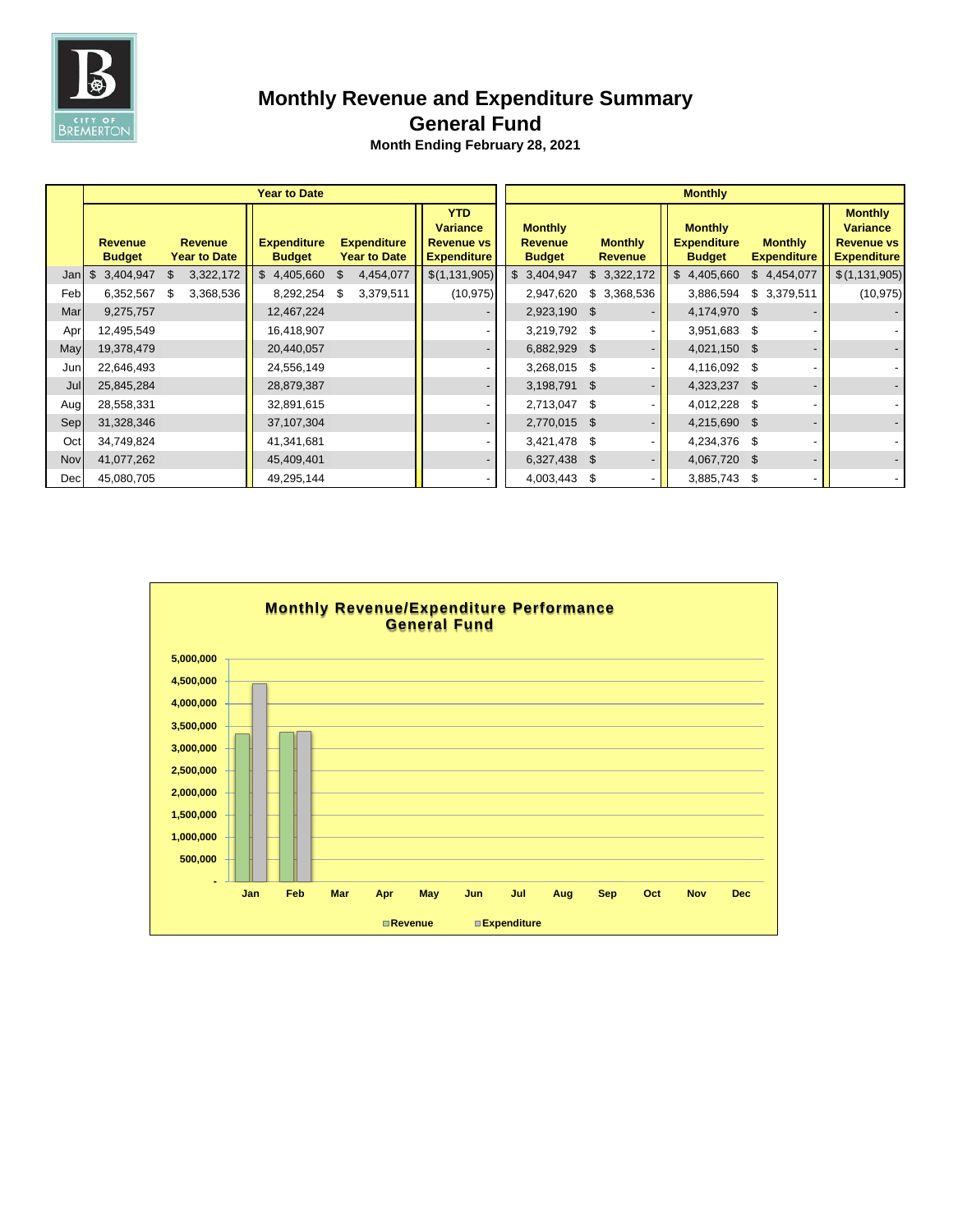

## **General Fund Expenditures By Department**

|                             | <b>Personnel</b> |                          |          | <b>Supplies</b> |                         |          | <b>Capital &amp; Transfers</b> |                |                 | <b>Total</b>  |                 |                       |
|-----------------------------|------------------|--------------------------|----------|-----------------|-------------------------|----------|--------------------------------|----------------|-----------------|---------------|-----------------|-----------------------|
|                             | <b>Budget</b>    | <b>YTD</b>               | %<br>YTD | <b>Budget</b>   | <b>YTD</b>              | %<br>YTD | <b>Budget</b>                  | <b>YTD</b>     | %<br><b>YTD</b> | <b>Budget</b> | <b>YTD</b>      | $\frac{9}{6}$<br>YTD. |
| <b>City Council</b>         | 345,200<br>\$    | $\mathfrak{F}$<br>59,500 | 17.24%   | 63,365<br>l \$  | $\mathfrak{s}$<br>7,631 | 12.04%   | \$                             | $\mathfrak{S}$ |                 | 408,565<br>\$ | \$<br>67,130    | 16.43%                |
| Executive                   | 273,500          | 48,195                   | 17.62%   | 74,022          | 5,940                   | 8.02%    |                                |                |                 | 347,522       | 54,135          | 15.58%                |
| <b>Financial Services</b>   | 1,259,300        | 211,446                  | 16.79%   | 358,603         | 23,253                  | 6.48%    |                                |                |                 | 1,617,903     | 234,698         | 14.51%                |
| <b>City Attorney</b>        | 1,395,600        | 230,505                  | 16.52%   | 245,915         | 37,611                  | 15.29%   |                                |                |                 | 1,641,515     | 268,116         | 16.33%                |
| <b>Human Resources</b>      | 502,500          | 88,233                   | 17.56%   | 253,385         | 6,239                   | 2.46%    |                                |                |                 | 755,885       | 94,472          | 12.50%                |
| <b>Community Developmer</b> | 1,820,700        | 326,576                  | 17.94%   | 941,680         | 34,808                  | 3.70%    | 75,000                         | 12,500         | 16.67%          | 2,837,380     | 373,884         | 13.18%                |
| <b>Municipal Court</b>      | 983,000          | 169,815                  | 17.28%   | 544,581         | 89,323                  | 16.40%   |                                |                |                 | 1,527,581     | 259,138         | 16.96%                |
| <b>City Auditor</b>         | 88,400           | 14,841                   | 16.79%   | 6,915           | 678                     | 9.80%    |                                |                |                 | 95,315        | 15,518          | 16.28%                |
| <b>Police Department</b>    | 10,931,400       | 1,825,513                | 16.70%   | 1,844,172       | 190,102                 | 10.31%   |                                |                |                 | 12,775,572    | 2,015,615       | 15.78%                |
| <b>Fire Department</b>      | 10,718,900       | 1,915,901                | 17.87%   | 1,367,511       | 191,650                 | 14.01%   |                                |                |                 | 12,086,411    | 2,107,550       | 17.44%                |
| Pension                     | 1,479,400        | 295,772                  | 19.99%   | 407,000         | 45,388                  | 11.15%   |                                |                |                 | 1,886,400     | 341,160         | 18.09%                |
| <b>General Facilities</b>   | 510,500          | 94,633                   | 18.54%   | 887,975         | 45,750                  | 5.15%    | 540,000                        |                | 0.00%           | 1,938,475     | 140,383         | 7.24%                 |
| <b>Parks Department</b>     | 2,227,800        | 365,548                  | 16.41%   | 847,334         | 58,925                  | 6.95%    | 132,700                        | 132,700        | 100.00%         | 3,207,834     | 557,173         | 17.37%                |
| Engineering                 | 2,699,400        | 405,444                  | 15.02%   | 351,752         | 39,911                  | 11.35%   |                                |                |                 | 3,051,152     | 445,355         | 14.60%                |
| Non-Departmental            | 199,200          |                          | N/A      | 3,767,634       | 435,375                 | 11.56%   | 1,150,800                      | 423,883        | 36.83%          | 5,117,634     | 859,259         | 16.79%                |
| <b>Total</b>                | \$35,434,800     | \$6,051,920              | 17.08%   | \$11,961,844    | \$1,212,585             |          | 10.14% \$1,898,500             | 569,083<br>s.  | 29.98%          | \$49,295,144  | \$<br>7,833,588 | 15.89%                |



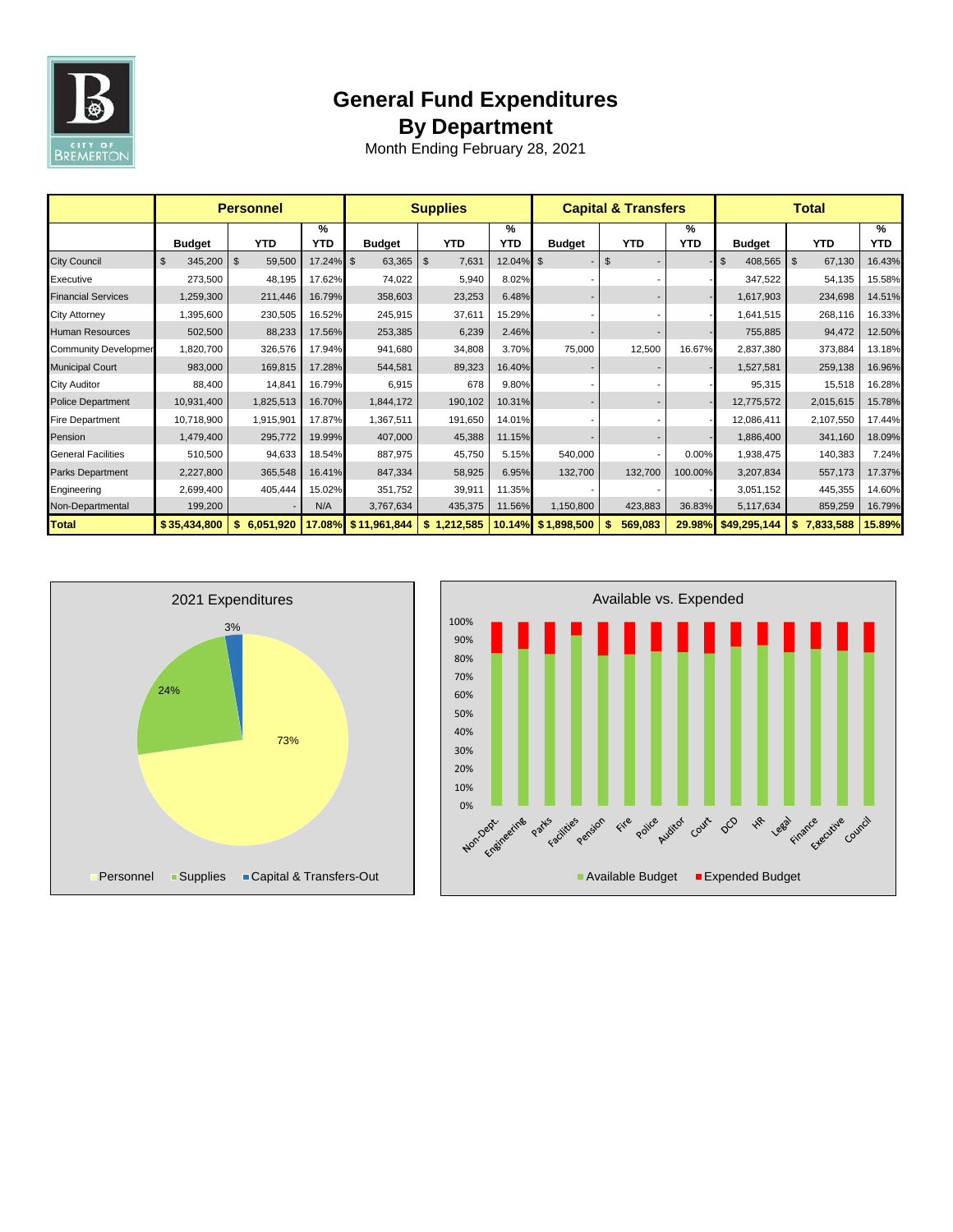

#### **REVENUES - GENERAL FUND BUDGET ESTIMATE & ACTUAL RECEIPTS**

Month Ending February 28, 2021

|                                    | <b>BUDGETED</b> | <b>YTD ACTUAL</b> | <b>YTD %</b>     |                |
|------------------------------------|-----------------|-------------------|------------------|----------------|
| <b>GENERAL FUND REVENUE SOURCE</b> | <b>REVENUE</b>  | <b>REVENUE</b>    | <b>COLLECTED</b> | <b>BALANCE</b> |
| <b>TAXES</b>                       |                 |                   |                  |                |
| <b>PROPERTY</b>                    | 10,241,852      | 70,580            | 0.69%            | 10,171,272     |
| <b>SALES</b>                       | 9,377,236       | 1,725,836         | 18.40%           | 7,651,400      |
| <b>B&amp;O</b>                     | 2,900,000       | 1,244,633         | 42.92%           | 1,655,367      |
| <b>PRIVATE UTILITY</b>             | 4,541,000       | 645,534           | 14.22%           | 3,895,466      |
| <b>CITY UTILITY</b>                | 5,663,106       | 860,939           | 15.20%           | 4,802,167      |
| <b>OTHER</b>                       | 810,000         | 167,702           | 20.70%           | 642,298        |
| <b>SUB-TOTAL TAXES</b>             | 33,533,194      | 4,715,224         | 14.06%           | 28,817,970     |
| LICENSES & PERMITS                 | 1,388,550       | 391,651           | 28.21%           | 996,899        |
| <b>INTERGOVERNMENTAL</b>           | 1,979,196       | 210,154           | 10.62%           | 1,769,042      |
| <b>CHARGES FOR SERVICES</b>        | 6,326,365       | 1,149,189         | 18.17%           | 5,177,176      |
| <b>FINES &amp; FORFEITURES</b>     | 995,900         | 181,236           | 18.20%           | 814,664        |
| <b>MISCELLANEOUS</b>               | 316,500         | 43,255            | 13.67%           | 273,245        |
| <b>INTERFUND &amp; OTHER FIN.</b>  | 541,000         |                   | 0.00%            | 541,000        |
| <b>SUB-TOTAL</b>                   | 11,547,511      | 1,975,485         | 17.11%           | 9,572,026      |
|                                    |                 |                   |                  |                |
| <b>TOTAL GENERAL FUND</b>          | 45,080,705      | 6,690,708         | 14.84%           | 38,389,997     |

*Note: Time Elapsed 16.67%*



#### **BY MONTH REVENUES - GENERAL FUND**

**\_\_\_\_\_\_\_\_\_\_\_\_\_\_\_\_\_\_\_\_\_\_\_\_\_\_\_\_\_\_\_\_\_\_\_\_\_\_\_\_\_\_\_\_\_\_\_\_\_\_\_\_\_\_**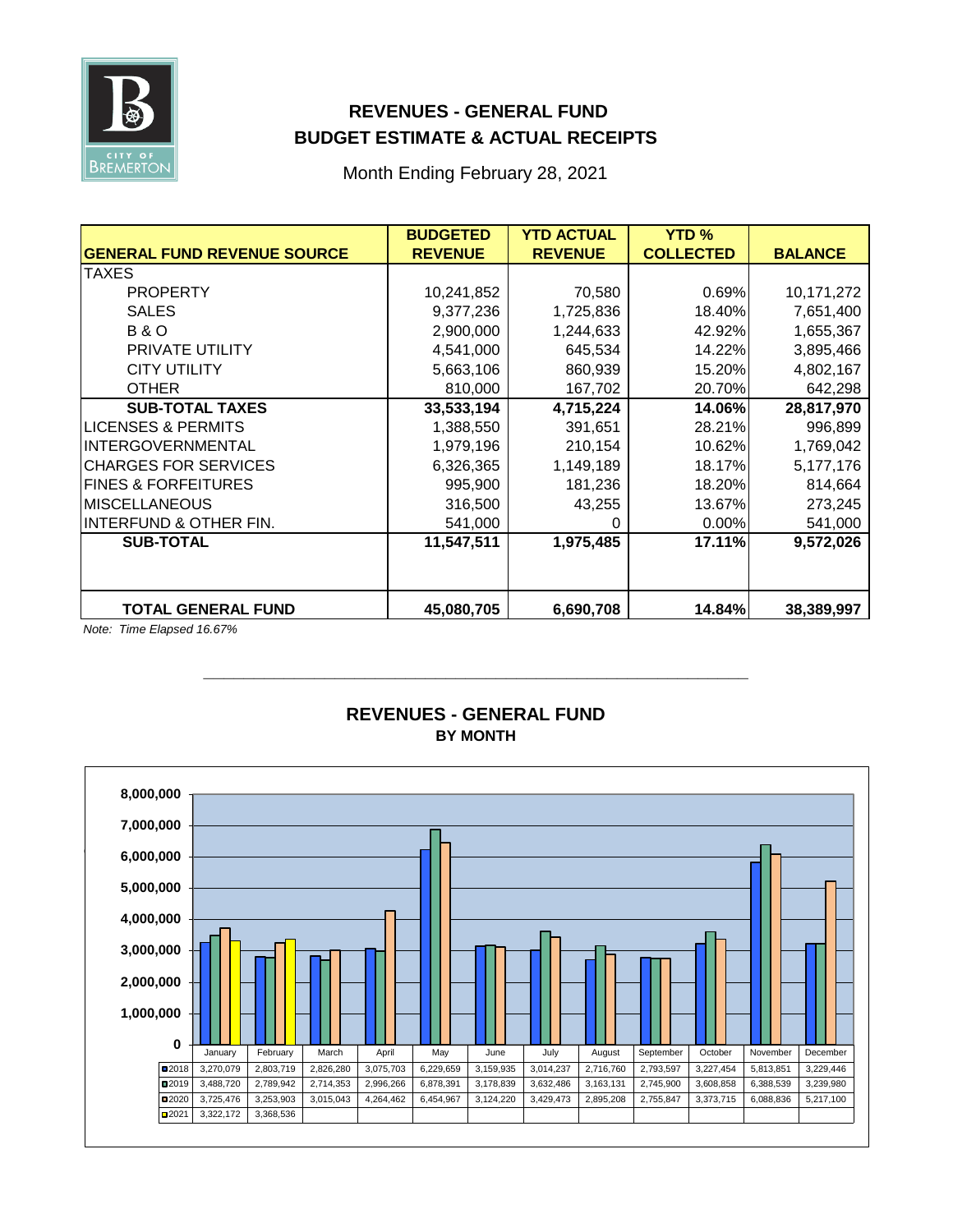

#### **EXPENDITURES - GENERAL FUND BY DEPARTMENT**

Month Ending February 28, 2021

|                                | <b>ANNUAL</b>       | <b>YTD</b>          |                 |                |
|--------------------------------|---------------------|---------------------|-----------------|----------------|
|                                | <b>BUDGETED</b>     | <b>ACTUAL</b>       | %               |                |
| <b>DEPARTMENT</b>              | <b>EXPENDITURES</b> | <b>EXPENDITURES</b> | <b>EXPENDED</b> | <b>BALANCE</b> |
| <b>CITY COUNCIL</b>            | 408,565             | 67,130              | 16.43%          | 341,435        |
| <b>EXECUTIVE</b>               | 347,522             | 54,135              | 15.58%          | 293,387        |
| <b>FINANCIAL SERVICES</b>      | 1,617,903           | 234,698             | 14.51%          | 1,383,205      |
| LEGAL                          | 1,641,515           | 268,116             | 16.33%          | 1,373,399      |
| <b>HUMAN RESOURCES</b>         | 755,885             | 94,472              | 12.50%          | 661,413        |
| <b>COMMUNITY DEVELOPMENT</b>   | 2,837,380           | 373,884             | 13.18%          | 2,463,496      |
| <b>MUNICIPAL COURT</b>         | 1,527,581           | 259,138             | 16.96%          | 1,268,443      |
| <b>CITY AUDITOR</b>            | 95,315              | 15,518              | 16.28%          | 79,797         |
| POLICE DEPARTMENT              | 12,775,572          | 2,015,615           | 15.78%          | 10,759,957     |
| FIRE DEPARTMENT                | 12,086,411          | 2,107,550           | 17.44%          | 9,978,861      |
| POLICE & FIRE PENSION          | 1,886,400           | 341,160             | 18.09%          | 1,545,240      |
| <b>GENERAL FACILITIES</b>      | 1,938,475           | 140,383             | 7.24%           | 1,798,092      |
| <b>PARKS &amp; RECREATION</b>  | 3,207,834           | 557,173             | 17.37%          | 2,650,661      |
| <b>ENGINEERING</b>             | 3,051,152           | 445,355             | 14.60%          | 2,605,797      |
| MISCELLANEOUS NON-DEPARTMENTAL | 5,117,634           | 859,259             | 16.79%          | 4,258,375      |
| <b>SUB-TOTAL</b>               | 49,295,144          | 7,833,588           | 15.89%          | 41,461,556     |
|                                |                     |                     |                 |                |
| <b>TOTAL</b>                   | 49,295,144          | 7,833,588           | 15.89%          | 41,461,556     |

*NOTE:* 

*Time Elapsed 16.67%*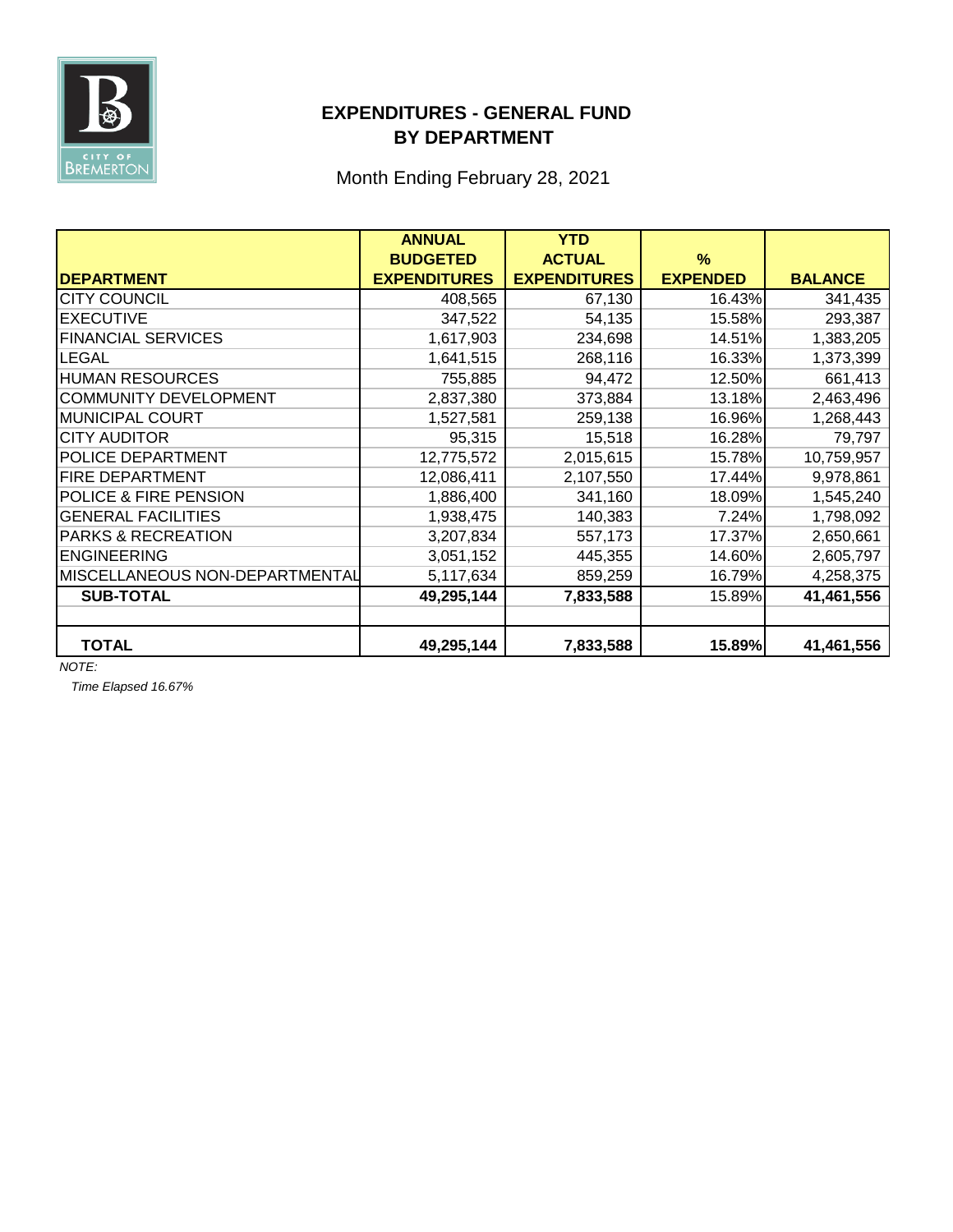

#### **REVENUES - ALL FUNDS**

#### Month Ending February 28,2021

|                                          | <b>TOTAL</b>    | <b>YTD</b>      |                 |
|------------------------------------------|-----------------|-----------------|-----------------|
|                                          | <b>BUDGETED</b> | <b>ACTUAL</b>   | <b>YTD%</b>     |
| <b>FUNDS</b>                             | <b>REVENUES</b> | <b>REVENUES</b> | <b>RECEIVED</b> |
| GENERAL                                  | 45,080,705      | 6,690,708       | 14.84%          |
| <b>STREET</b>                            | 2,509,423       | 362,673         | 14.45%          |
| CONTINGENCY RESERVE                      | 144,800         | 23,321          | 16.11%          |
| LODGING TAX                              | 474,000         | 51,832          | 10.94%          |
| PARKING SYSTEM                           | 1,650,331       | 140,367         | 8.51%           |
| CDBG                                     | 947,000         | 20,099          | 2.12%           |
| <b>ABATEMENT REVOLVING</b>               | 25,500          | 23,755          | 93.16%          |
| POLICE SPECIAL PROJECTS                  | 8,500           | 103,933         | 1222.75%        |
| PUBLIC ACCESS TELEVISION                 | 446,607         | 101,186         | 22.66%          |
| <b>GIFT &amp; DONATION FUND</b>          | 2,100           | 391             | 18.63%          |
| TRIAL IMPROVEMENT                        | 18,600          | 5,482           | 29.47%          |
| ONE PERCENT FOR ART                      | 1,700           | 14              | 0.83%           |
| CONFERENCE CENTER OPER.                  | 1,379,438       | 152,140         | 11.03%          |
| 2010 UTGO                                | 901,000         | 7,104           | 0.79%           |
| 2010 GOVERNMENT CENTER LTGO              | 331,000         | 330,377         | 99.81%          |
| 2015 PUBLIC SAFETY BOND                  | 550,750         | 4,425           | 0.80%           |
| 2019 REFUNDING LTGO                      | 480,600         | 145,400         | 30.25%          |
| <b>GENERAL GOV'T CAPITAL IMPROVEMENT</b> | 1,690,000       | 555,416         | 32.86%          |
| PARK FACILITIES CONST.                   | 1,272,550       | 159,702         | 12.55%          |
| RESIDENTIAL STREET CAPITAL               | 1,341,301       | 180,963         | 13.49%          |
| TRANSPORTATION CAPITAL PROJECTS          | 10,286,817      | 70,286          | 0.68%           |
| FIRE PUBLIC SAFETY CAPITAL               | 0               | 206             | N/A             |
| AFFORDABLE HOUSING CAPITAL FUND          | 100,000         | 100,107         | 100.11%         |
| <b>WATER UTILITY</b>                     | 15,498,857      | 2,275,576       | 14.68%          |
| <b>WATER CAPITAL</b>                     | 3,605,600       | 1,176,063       | 32.62%          |
| <b>GOLD MTN GOLF COMPLEX</b>             | 4,758,835       | 184,481         | 3.88%           |
| <b>WASTEWATER UTILITY</b>                | 16,537,038      | 2,609,904       | 15.78%          |
| WASTEWATER CAPITAL                       | 7,995,600       | 688,156         | 8.61%           |
| STORMWATER UTILITY                       | 4,995,006       | 745,293         | 14.92%          |
| <b>STORMWATER CAPITAL</b>                | 4,062,929       | 347,179         | 8.55%           |
| UTILITY DEBT RESERVE                     | 22,000          | 1,895           | 8.61%           |
| <b>RISK MANAGEMENT</b>                   | 2,207,829       | 365,171         | 16.54%          |
| SELF INSURED MEDICAL                     | 0               | 0               | N/A             |
| <b>EMPLOYMENT SECURITY</b>               | 4,000           | 6,611           | 165.27%         |
| <b>ACCUMULATED LEAVE LIABILITY</b>       | 582,500         | 104.542         | 17.95%          |
| <b>ER&amp;R OPERATIONS</b>               | 1,793,219       | 174,316         | 9.72%           |
| <b>ER&amp;R RESERVES</b>                 | 1,489,943       | 255,554         | 17.15%          |
| <b>INFORMATION TECHNOLOGY</b>            | 1,766,000       | 295,740         | 16.75%          |
| <b>TOTAL CITY FUNDS</b>                  | 134,962,078     | 18,460,368      | 13.68%          |

*NOTE:*

*Time Elapsed 16.67%*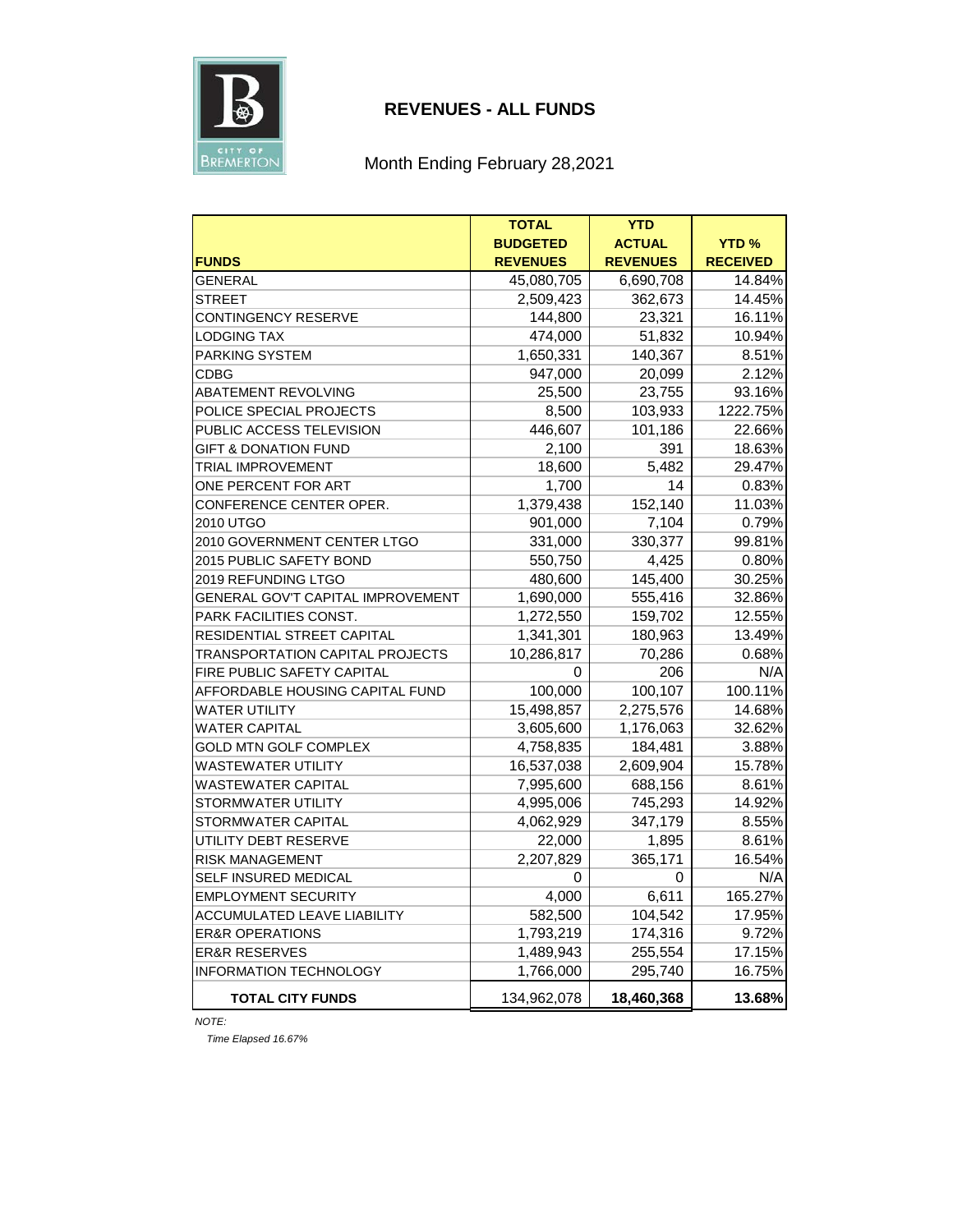

#### **EXPENDITURES - ALL FUNDS**

## Month Ending February 28,2021

|                                        | <b>TOTAL</b>        | <b>YTD</b>          |                 |
|----------------------------------------|---------------------|---------------------|-----------------|
|                                        | <b>BUDGETED</b>     | <b>ACTUAL</b>       | <b>YTD%</b>     |
| <b>FUNDS</b>                           | <b>EXPENDITURES</b> | <b>EXPENDITURES</b> | <b>EXPENDED</b> |
| <b>GENERAL</b>                         | 49,295,144          | 7,833,588           | 15.89%          |
| <b>STREET</b>                          | 2,825,254           | 423,480             | 14.99%          |
| <b>CONTINGENCY RESERVE</b>             | 0                   | 0                   | N/A             |
| <b>LODGING TAX</b>                     | 600,000             | 54,167              | 9.03%           |
| <b>PARKING SYSTEM</b>                  | 1,743,479           | 154,548             | 8.86%           |
| <b>CDBG</b>                            | 946,995             | 28,234              | 2.98%           |
| <b>ABATEMENT REVOLVING</b>             | 241,100             | 23                  | 0.01%           |
| POLICE SPECIAL PROJECTS                | 203,868             | 2,478               | 1.22%           |
| PUBLIC ACCESS TELEVISION               | 494,075             | 76,429              | 15.47%          |
| <b>GIFT &amp; DONATION FUND</b>        | 17,000              | 0                   | 0.00%           |
| <b>TRIAL IMPROVEMENT</b>               | 27,500              | 34                  | 0.12%           |
| ONE PERCENT FOR ART                    | 9,000               | $\Omega$            | 0.00%           |
| CONFERENCE CENTER OPERATING            | 1,259,272           | 46,091              | 3.66%           |
| 2010 UTGO                              | 856,088             | 0                   | 0.00%           |
| 2010 GOVERNMENT CENTER LTGO            | 331,113             | 57,906              | 17.49%          |
| 2015 PUBLIC SAFETY BOND                | 500,550             | 0                   | 0.00%           |
| 2019 REFUNDING LTGO                    | 530,844             | 53,292              | 10.04%          |
| <b>GEN GOV'T CAPITAL IMP</b>           | 2,126,544           | 405,000             | 19.04%          |
| PARK FACILITIES CONSTRUCTION           | 1,304,150           | 91,485              | 7.01%           |
| RESIDENTIAL STREET CAPITAL             | 1,438,428           | 161,728             | 11.24%          |
| <b>TRANSPORTATION CAPITAL PROJECTS</b> | 10,743,548          | 112,830             | 1.05%           |
| FIRE PUBLIC SAFETY CAPITAL             | 792,163             | 46,865              | 5.92%           |
| AFFORDABLE HOUSING CAPITAL FUND        | 100,000             | 0                   | 0.00%           |
| <b>WATER UTILITY</b>                   | 16,030,472          | 2,111,590           | 13.17%          |
| <b>WATER CAPITAL</b>                   | 6,842,085           | 202,602             | 2.96%           |
| <b>GOLD MOUNTAIN GOLF COMPLEX</b>      | 4,651,435           | 236,213             | 5.08%           |
| <b>WASTEWATER UTILITY</b>              | 17,148,347          | 2,249,491           | 13.12%          |
| <b>WASTEWATER CAPITAL</b>              | 9,041,446           | 56,117              | 0.62%           |
| STORMWATER UTILITY                     | 5,080,979           | 697,381             | 13.73%          |
| <b>STORMWATER CAPITAL</b>              | 5,417,195           | 43,143              | 0.80%           |
| UTILITY DEBT RESERVE                   | 0                   | 0                   | N/A             |
| <b>RISK MANAGEMENT</b>                 | 2,202,829           | 1,258,616           | 57.14%          |
| <b>EMPLOYMENT SECURITY</b>             | 80,000              | 0                   | $0.00\%$        |
| ACCUMULATED LEAVE LIABILITY            | 588,700             | 23,860              | 4.05%           |
| <b>ER&amp;R OPERATIONS</b>             | 1,790,369           | 186,967             | 10.44%          |
| <b>ER&amp;R RESERVES</b>               | 1,169,718           | 19,228              | 1.64%           |
| <b>INFORMATION TECHNOLOGY</b>          | 1,764,196           | 384,854             | 21.81%          |
| <b>TOTAL ALL FUNDS</b>                 | 148,193,886         | 17,018,238          | 11.48%          |

*Time Elapsed 16.67%*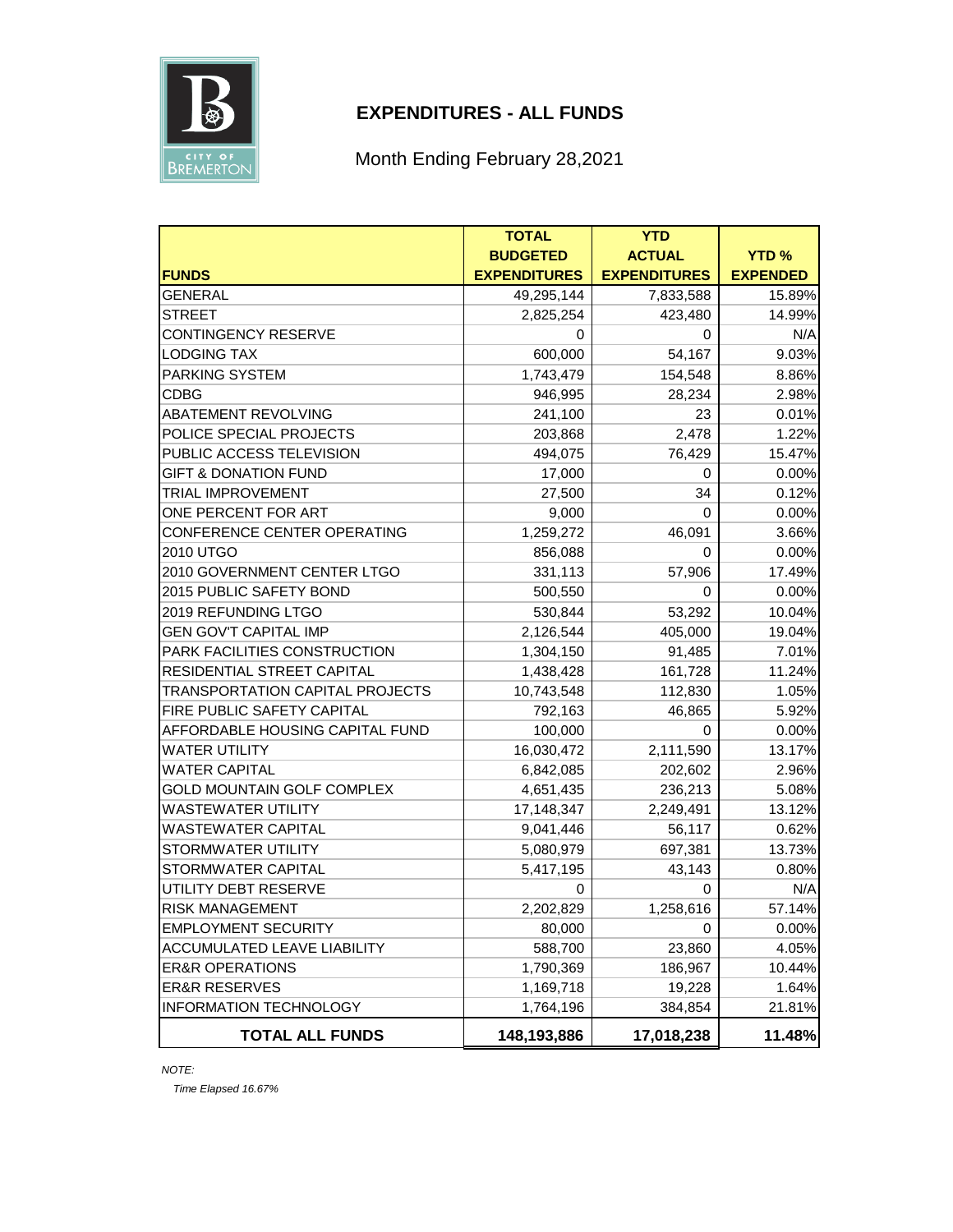

#### **CASH FLOW ACTIVITY - ALL FUNDS**

#### Month Ending February 28, 2021

|                                       | <b>BEGINNING</b>                       |                 |                      | <b>ENDING</b>                         |
|---------------------------------------|----------------------------------------|-----------------|----------------------|---------------------------------------|
| <b>FUND</b>                           | <b>CASH AND</b><br><b>INVESTMENTS'</b> | <b>RECEIPTS</b> | <b>DISBURSEMENTS</b> | <b>CASH AND</b><br><b>INVESTMENTS</b> |
|                                       |                                        |                 |                      |                                       |
| 001 GENERAL                           | 13,152,159                             | 4,905,808       | 5,024,081            | 13,033,886                            |
| 102 STREET                            | 795,846                                | 295,181         | 312,849              | 778,178                               |
| 103 CONTINGENCY RESERVE               | 1,529,369                              | 12,405          | $\mathbf 0$          | 1,541,773                             |
| 104 LODGING TAX FUND                  | 288,561                                | 24,334          | 33,333               | 279,562                               |
| 105 PARKING SYSTEM REVENUE            | 798,257                                | 126,852         | 63,005               | 862,104                               |
| 106 COMMUNITY DEV. BLOCK GRANT        | (34, 777)                              | 106,271         | 20,465               | 51,029                                |
| 108 ABATEMENT REVOLVING               | 339,813                                | 23,653          | 23                   | 363,443                               |
| 110 POLICE SPECIAL PROJECTS           | 509,092                                | 10,029          | 1,930                | 517,191                               |
| 113 PUBLIC ACCESS TELEVISION          | 785,993                                | 27,599          | 49,649               | 763,944                               |
| 114 GIFT AND DONATION                 | 89,838                                 | 93              | 5                    | 89,927                                |
| 116 TRIAL IMPROVEMENT FUND            | 92,137                                 | 12,084          | 34                   | 104,187                               |
| 117 ONE PERCENT FOR THE ARTS          | 12,821                                 | 13              | $\Omega$             | 12,834                                |
| 120 CONFERENCE CENTER OPERATIONS      | 399,065                                | 31,363          | 48,222               | 382,205                               |
| 204 2010 UTGO/LTGO(B)                 | (40, 176)                              | 2,555           | 0                    | (37, 620)                             |
| 205 2012 UTGO GVMT CENTER             | 358,106                                | 372             | $\mathbf 0$          | 358,478                               |
| 206 2015 PUBLIC SAFETY BOND           | 85,835                                 | 1,644           | $\mathbf 0$          | 87,480                                |
| 207 2019 REFUNDING LTGO               | 370,751                                | 385             | 53,292               | 317,844                               |
| 308 GENERAL GOVERNMENT CAPITAL IMP    | 4,153,318                              | 136,221         | $\mathbf 0$          | 4,289,539                             |
| 310 PARK FACILITIES CONSTRUCTION      | 421,616                                | 2,472           | 90,652               | 333,436                               |
| 314 RESIDENTIAL STREET CAPITAL        | 2,641,084                              | 118,633         | 138,540              | 2,621,177                             |
| 315 TRANS CAPITAL PROJECTS            | 466,737                                | 638,690         | 44,114               | 1,061,312                             |
| 316 FIRE PUBLIC SAFETY CAPITAL        | 908,767                                | 96              | 27,068               | 881,795                               |
| 318 AFFORDABLE HOUSING                | 103,098                                | 107             | 0                    | 103,205                               |
| 401 WATER UTILITY                     | 2,923,114                              | 1,689,060       | 1,446,484            | 3,165,690                             |
| 404 WATER UTILITY CAPITAL             | 11,833,396                             | 673,017         | 180,777              | 12,325,637                            |
| 407 GOLD MOUNTAIN GOLF COURSE         | 1,466,796                              | 184,603         | 9,032                | 1,642,367                             |
| 451 WASTEWATER UTILITY                | 1,816,368                              | 1,466,212       | 1,430,108            | 1,852,473                             |
| 454 WASTEWATER UTILITY CAPITAL        | 3,623,192                              | 444,783         | 45,565               | 4,022,410                             |
| 481 STORMWATER UTILITY                | 463.742                                | 434,943         | 426,819              | 471,866                               |
| <b>484 STORMWATER UTILITY CAPITAL</b> | 5,788,004                              | 213,622         | 38,703               | 5,962,923                             |
| <b>499 UTILITY DEBT SERVICE</b>       | 1,716,337                              | 1,782           | $\Omega$             | 1,718,119                             |
| 503 RISK MANAGEMENT                   | 2,055,035                              | 218,239         | 709,015              | 1,564,258                             |
| 504 SELF INSURED MEDICAL              | 36,652                                 | $\mathbf 0$     | $\mathbf 0$          | 36,652                                |
| 506 EMPLOYMENT SECURITY               | 187,017                                | 6,597           | $\mathbf 0$          | 193,615                               |
| 507 ACCUMULATED LEAVE LIABILITY       | 473,763                                | 52,267          | 23,860               | 502,170                               |
| 509 EQUIPMENT MAINTENANCE             | 113,166                                | 157,421         | 144,004              | 126,583                               |
| 510 EQUIPMENT RESERVE                 | 4,415,410                              | 129,928         | 19,228               | 4,526,110                             |
| 511 INFORMATION TECHNOLOGY            | 1,276,187                              | 186,531         | 313,744              | 1,148,974                             |
| 641 SALARY CLEARING                   | 420,835                                | 3,055,966       | 3,079,966            | 396,835                               |
| 643 ADMINISTRATIVE TRUST              | 353,512                                | 127,104         | 154,775              | 325,842                               |
| 645 WATER/SEWER CLEARING              | (53, 409)                              | 2,727,357       | 2,693,986            | (20, 039)                             |
| <b>GRAND TOTAL ALL FUNDS</b>          | 67,136,427                             | 18,246,292      | 16,623,325           | 68,759,393                            |

The "Cash Flow Activity - All Funds" report provides an overview of the actual cash receipts and disbursements for the month reported for each City fund. The cash flows in a given period will be different than the monthly "Revenues/Expenditures - All Funds" because the disbursements and receipts on a cash flow basis will include payments that relate to prior period receivable and payable balances. The Cash Flow Activity reports show the actual cash impacts for any given month and provides the user with information to assess the adequacy of cash balances and liquidity at a given point of time.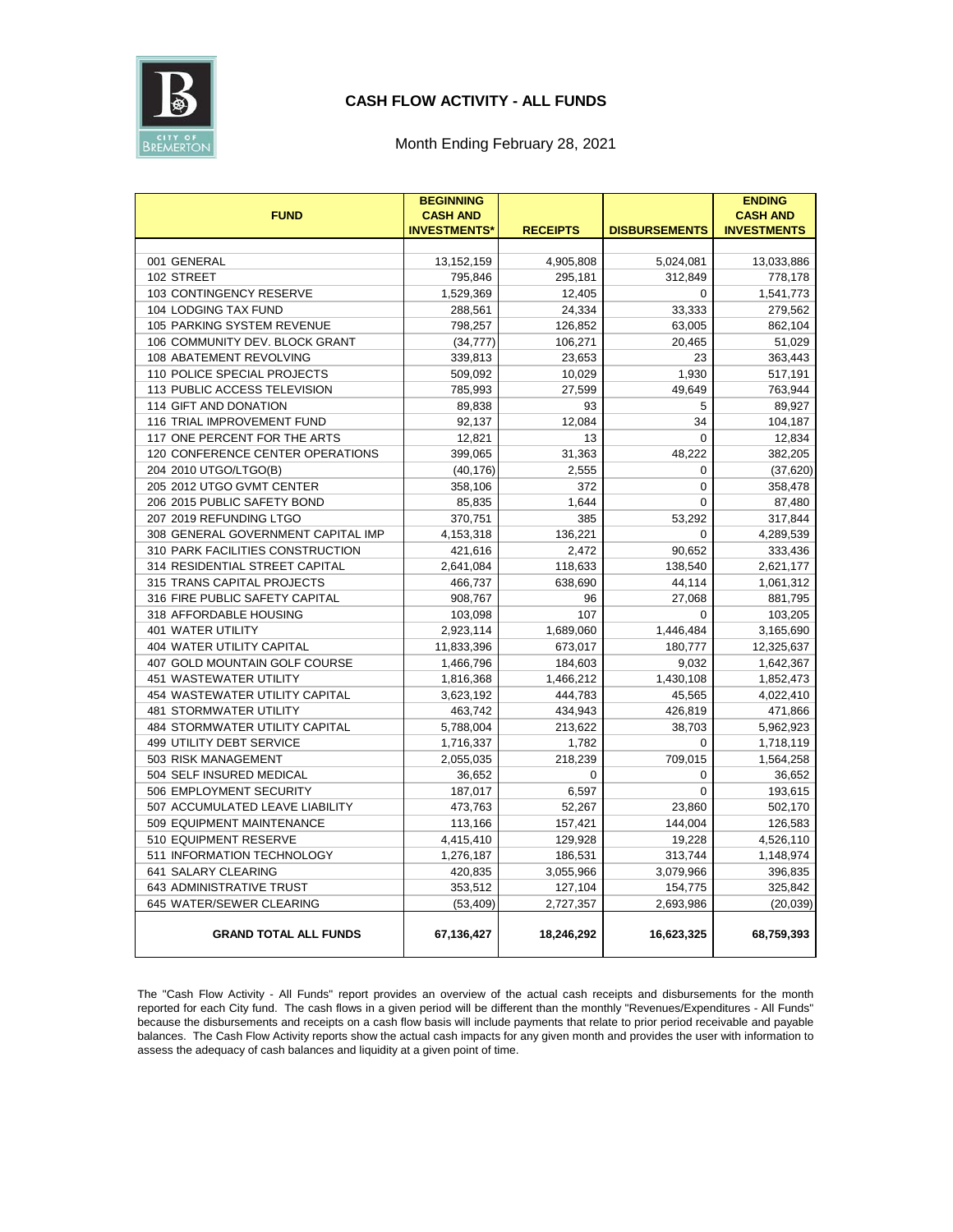

#### **CASH FLOW - GENERAL FUND**

|                      | Dec        | <b>JAN</b> | <b>FEB</b> | <b>MAR</b> | <b>APR</b> | MA) | <b>JUN</b> | JUL | <b>AUG</b> | <b>SEP</b> | OC <sub>1</sub> | <b>NOV</b> | <b>DEC</b> |
|----------------------|------------|------------|------------|------------|------------|-----|------------|-----|------------|------------|-----------------|------------|------------|
|                      |            |            |            |            |            |     |            |     |            |            |                 |            |            |
| <b>RECEIPTS</b>      |            | 4,878,326  | 4,905,808  |            |            |     |            |     |            |            |                 |            |            |
| <b>DISBURSEMENTS</b> |            | 6,023,815  | 5,024,081  |            |            |     |            |     |            |            |                 |            |            |
| <b>CASH/INVEST</b>   | 14,297,647 | 13.152.159 | 13,033,886 |            |            |     |            |     |            |            |                 |            |            |
|                      |            |            |            |            |            |     |            |     |            |            |                 |            |            |